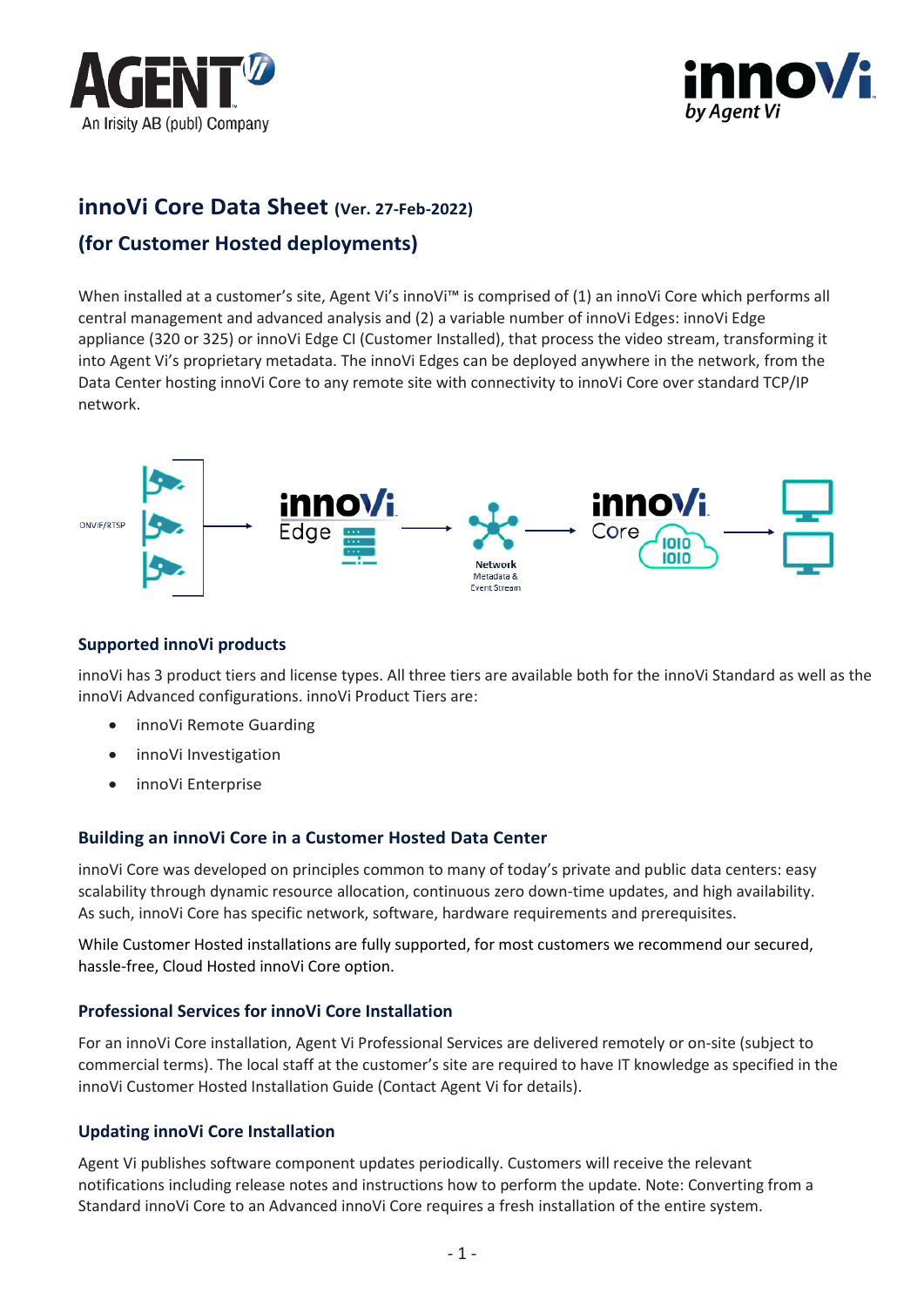# **Comparison of innoVi Core Configurations [see [Note 1\]](#page-2-0)**

innoVi Core can be configured to suit different analytics deployment sizes and various network architectures.

|                          | Standard                      | Advanced                                                              |
|--------------------------|-------------------------------|-----------------------------------------------------------------------|
| <b>Camera Count</b>      | Recommended up to 500 cameras | Unlimited (see required resources for 500 cameras below as reference) |
| <b>Number of Servers</b> | 1 server                      | 3 servers or more                                                     |
| <b>Shared Storage</b>    | Optional                      | Mandatory (separate server/location)                                  |
| <b>Load Balancer</b>     | None                          | External load balancer recommended (hardware or software)             |
| <b>DNS</b>               | None                          | A DNS server                                                          |
| <b>High Availability</b> | Not supported                 | Supported                                                             |

### **Hardware and Software Requirements**

Supported operating systems:

- Ubuntu 20.04, LTS 64-bit, Server Edition with no GUI installed
- RedHat, RHEL 7.9, rhel-server-7.9-x86\_64-dvd.iso

The following are reference Hardware and Software requirements for **500 cameras** [Se[e Note 2\]](#page-2-1)

## **Standard innoVi Core**

- Server
	- $\circ$  1 server (bare metal or VM), with the following specifications:
		- CPU: A minimum of 24 processing cores (48 logical cores) based on Intel® Xeon® Skylake architecture or newer
		- Memory: 128 GB
- Storage:
	- o 250GB for Operating System and application
	- o 7GB per camera per month
	- o 5.5 write IOPS per camera
	- o 0.1 MBytes/sec write Throughput per camera

## **Advanced innoVi Core**

- Servers
	- o 3 x servers (bare metal or VM), with the following specifications per server:
		- CPU: A minimum of 12 processing cores (24 logical cores) based on Intel® Xeon® Skylake architecture or newer
		- Memory: 64 GB
- **Storage** 
	- o Local Storage (on each of the 3 servers):
		- 250GB for Operating System and application
		- 3.5GB per camera per month
		- 5.5 write IOPS per camera
		- 0.01 MBytes/sec write throughput per camera
	- o Shared Storage:
		- 2GB per camera per month
		- 0.5 write IOPS per camera
		- 0.05 MBytes/sec write throughput per camera
		- Mountable by all servers in the cluster
		- High availability external storage recommended
- A DNS server (required for routing traffic into Kubernetes multiple masters)

### **Hardware and Software Requirements - Notes:**

- The CPU in the innoVi Core server is not based on a specific model, but must include the above-mentioned processing core count and the supported Intel® Xeon® architecture
- The innoVi Core server should not host other non-innoVi applications